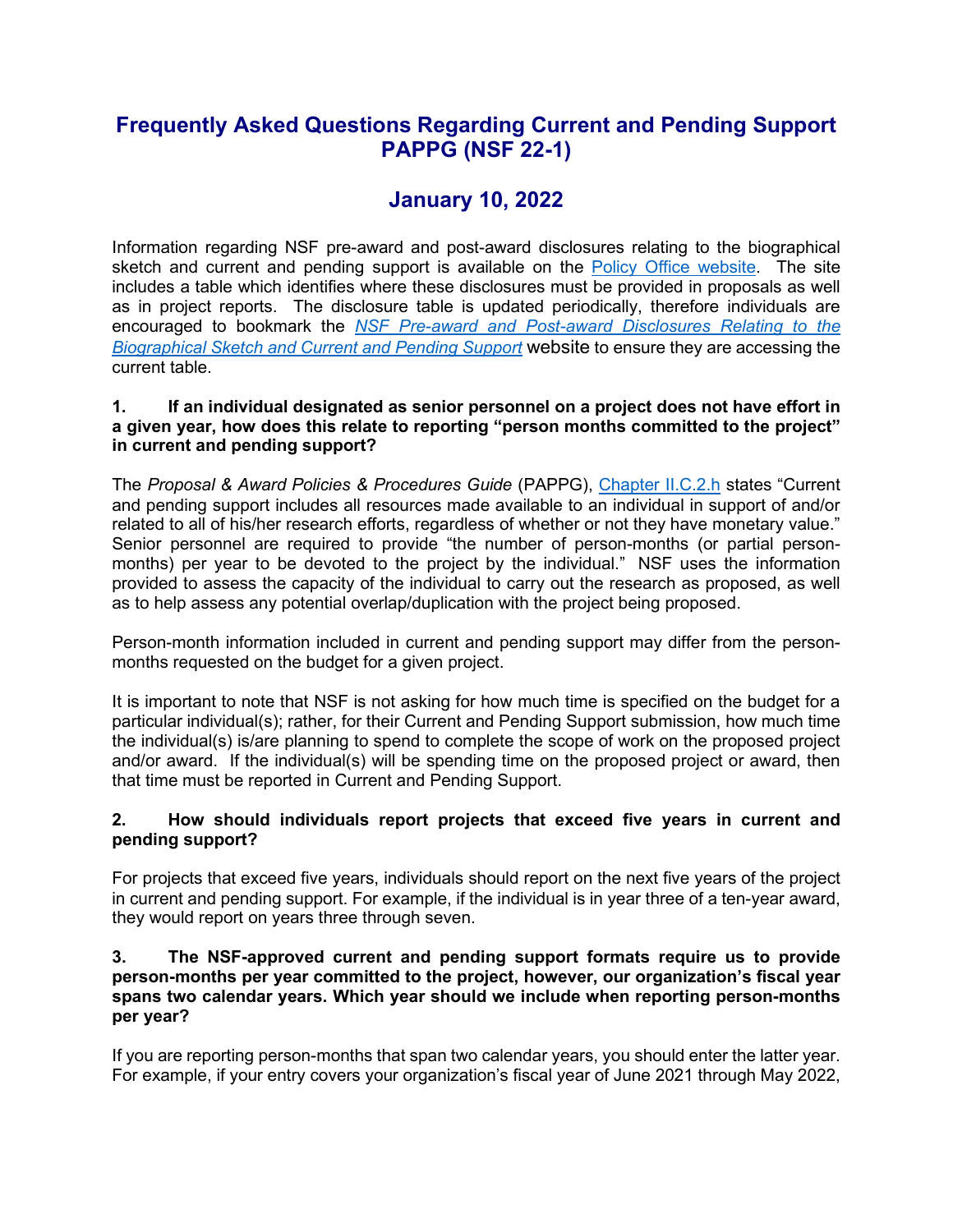you would enter "2022" for the year and include the corresponding person-months as defined and used by your organization in proposals submitted to NSF.

## **4. How can an Authorized Organizational Representative (AOR) "certify" representations that its employees may make regarding current or pending support based on information not available to the organization?**

In most cases, NSF accepts proposals from and awards grants to an organization, not to an individual. In submitting a proposal and/or accepting federal funds under a grant instrument, proposers/grantees assume legal and financial responsibility and accountability for the content of the submitted proposal, any awarded funds and the performance of the grant-supported activity.

As such, proposers/grantees are responsible for all information and data provided to the federal agency under the proposal or grant agreement and may need to confirm the accuracy and completeness of the information that its employees provide to the AOR in order to appropriately comply with NSF's policies on reporting current and pending support. NSF does not dictate the terms of or interfere with the employment relationship between the grantee and its employees. Organizations will need to establish whatever internal communication or other processes they believe are necessary in order to provide the required current and pending support information.

#### **5. Is mentoring of a trainee an example of a time commitment that must be reported in current and pending support? There is a difference between a time commitment and an activity that takes time. Should the latter be reported in current and pending support?**

An individual need not identify any mentoring activities in their current and pending support submission that take place as part of their regular appointment at the proposing organization. If an individual, however, receives in-kind support either directly or through their organization from an external source to support mentoring of undergraduate or graduate students, that in-kind support, including the time associated with such mentoring, should be identified in the individual's current and pending support submission.

#### **6. What is the scope of "research endeavors" that must be reported in current and pending support? For example, a trainee's research that will result in their dissertation is not part of the PI's individual research endeavors, correct? Should only the research endeavors of an individual be reported and not all the research in their lab?**

"Research endeavors" in the context of the guidance provided in PAPPG Chapter II.C.2.h. does refer to the endeavors *of the particular individual*. The current and pending support information that must be provided is all planned, pending, and current support that is either provided directly to the individual, or to the individual through their organization in support of that individual's research endeavors. Therefore, a trainee's research does not need to be reported.

#### **7. I am a subawardee on a proposal that was submitted by a prime organization to NSF. For current and pending support, should my organization list the total amount requested for our subaward, or should we list the total award amount for the overall proposal?**

The total award amount requested or received by the subawardee organization must be provided in Current and Pending Support.